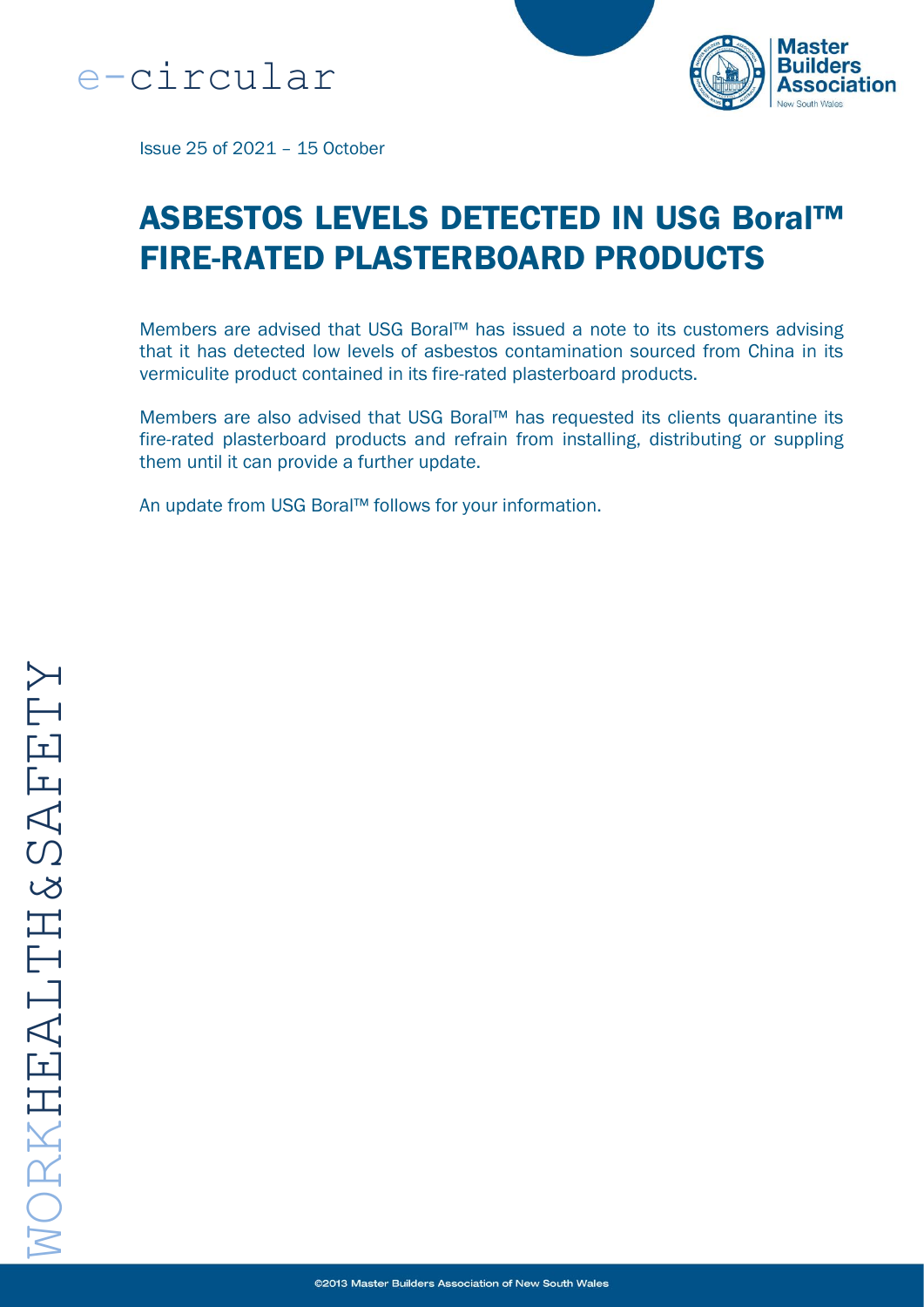

## NOTE TO CUSTOMERS FROM MANAGING DIRECTOR

October 11, 2021

Dear customers,

I am writing with important information about our fire-rated plasterboard products.

We routinely undertake quality and safety assurance testing of these products, including the ingredients.

In the past, we have used vermiculite imported from China as an ingredient in our fire-rated plasterboard products and we have a rigorous testing regime in place to check for any potential contamination of the raw materials we use, including the vermiculite.

During some recent routine tests carried out by an accredited laboratory on a sample of vermiculite used at our Camellia site in Sydney, very low levels of asbestos contamination were detected.

It seems likely that this contamination occurred at the source of mining the vermiculite, but in any event occurred prior to delivery at our sites.

Samples of vermiculite from our Port Melbourne and Pinkenba facilities were also tested at the same time but no traces of asbestos were found.

As a result of this unexpected find, we have taken several immediate steps to ensure the ongoing safety of our products, and to protect our staff and customers. These include:

- We have stopped using the Chinese-sourced vermiculite and will be switching to another source which is used extensively by our parent company, the Knauf Group and other suppliers of plasterboard around the world.
- Arrangements are being made for the safe removal of all unused Chinesesourced vermiculite from our facilities at Camellia, Port Melbourne, and Pinkenba.
- Testing has commenced on our finished products made using vermiculite as an ingredient to check for any possible contamination. This will include testing on finished products manufactured at each of our sites, Camellia, Port Melbourne and Pinkenba. While those tests are being completed, stock will be quarantined.